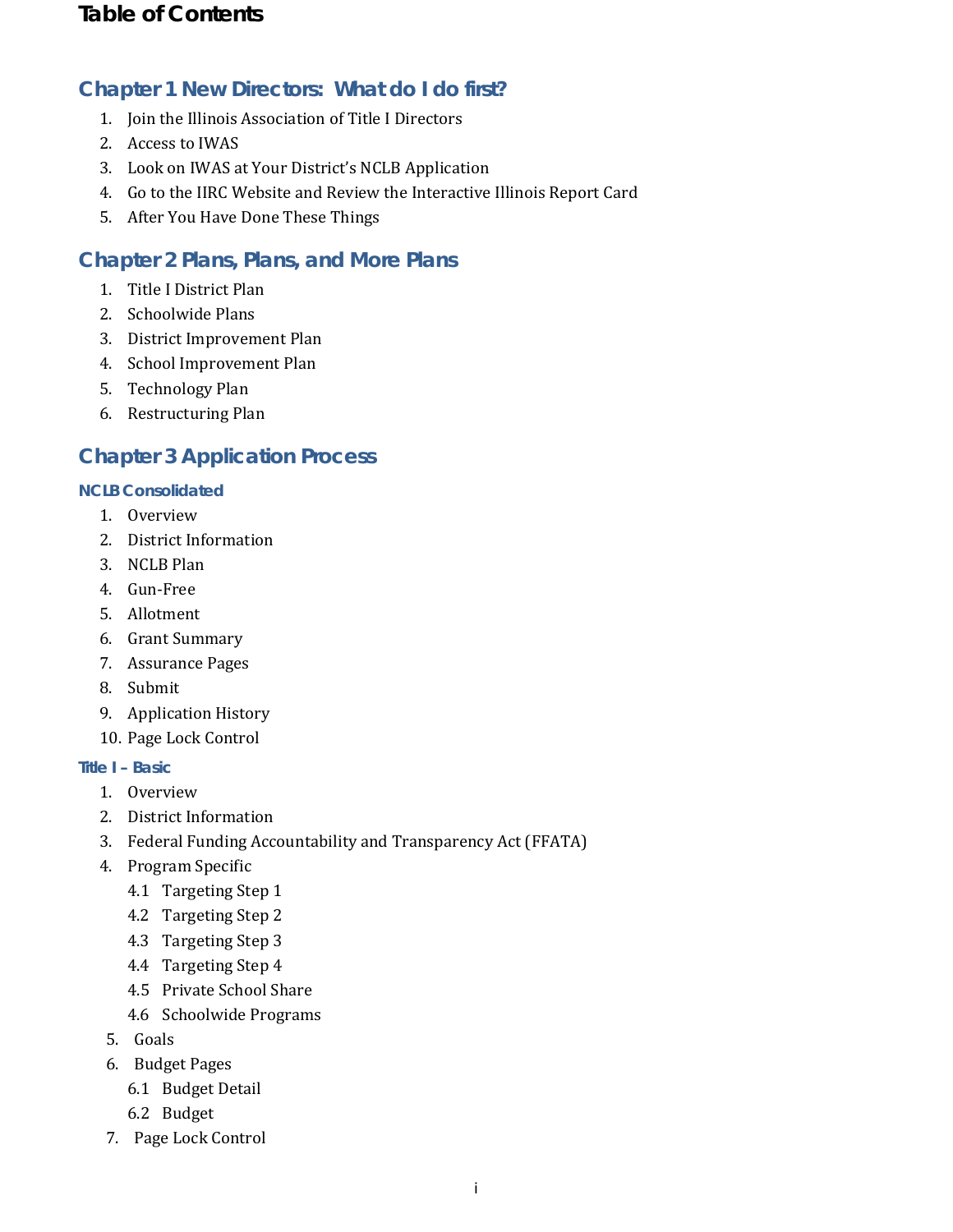#### *Title IIA – Teacher Quality*

- 1. Overview
- 2. District Information
- 3. Federal Funding Accountability and Transparency Act (FFATA)
- 4. Needs Assessment
- 5. Program Specific Pages
	- 5.1 Private School Share
	- 5.2 Program Activities
- 6. Goals
- 7. Budget Pages
	- 7.1 Budget Detail
	- 7.2 Budget
- 8. Page Lock Control

#### *Review Checklist*

### **Chapter 4 Parent Involvement Policies and Notifications**

- 1. District and School Parent Involvement Policies
- 2. Annual Evaluation
- 3. School-Parent Compact
- 4. Annual Title I Parent Meeting Required
- 5. District and School Report Cards
- 6. Teacher Qualifications

### **Chapter 5 Private School**

- 1. Consult
- 2. Allocate Per Pupil Allocation
- 3. Allocate Additional Allocation Known as SET-ASIDE EQUITABLE SHARE

### **Chapter 6 Time and Effort**

- 1. Documentation
- 2. Staff Funded 100% from Title I
- 3. Staff Who Maintain a Set Schedule
- 4. Staff Who Work Less Than 100%
- 5. Stipends and Other Supplemental Contracts Documentation
- 6. Additional Information

## **Chapter 7 Goals**

- 1. Process to Determine Priority Needs Which Will Become Goals
- 2. Goal Statement
- 3. Goal Objective
- 4. Goal Activity
- 5. Goal Evaluation
- 6. Examples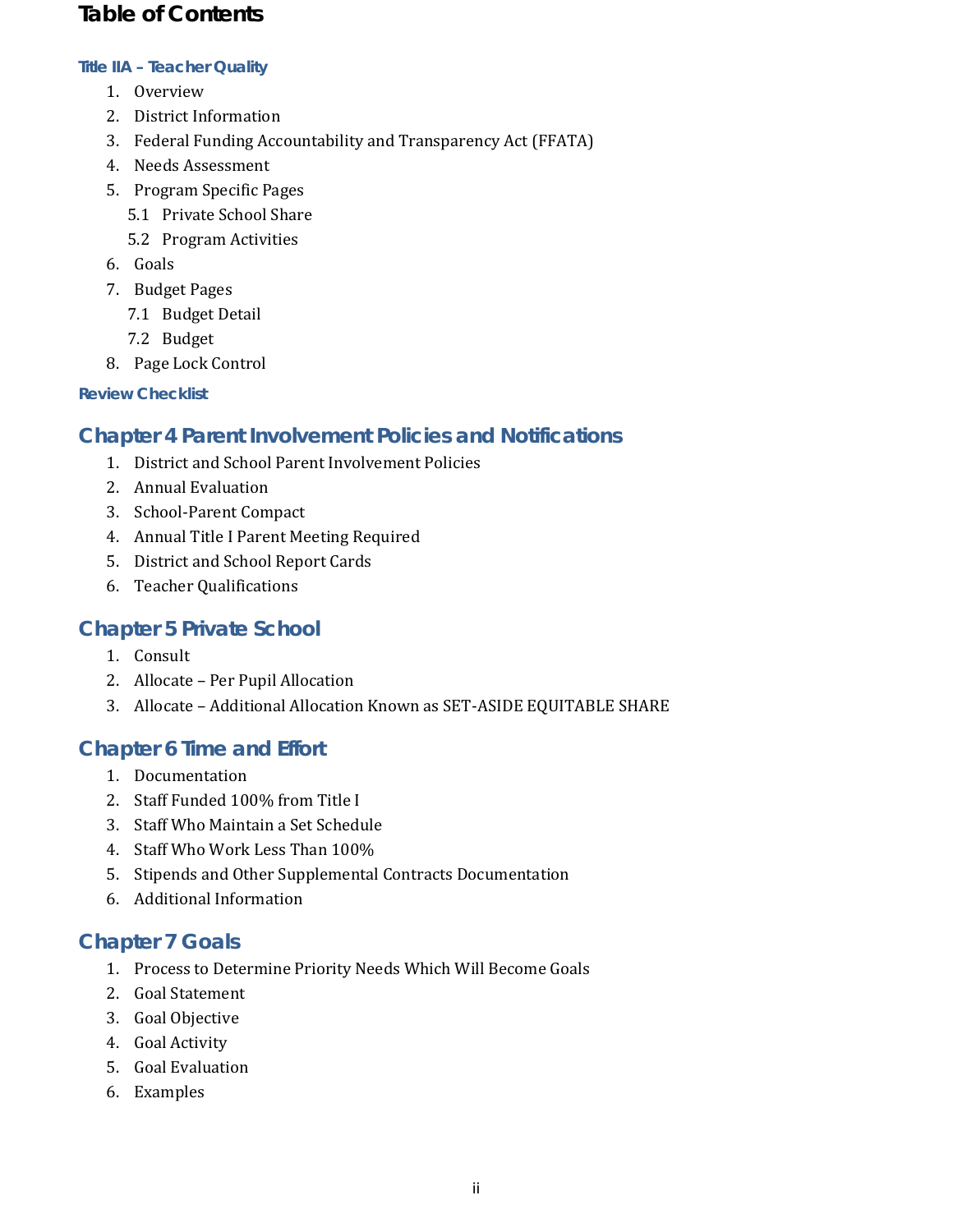## **Chapter 8 Homeless**

- 1. What defines a homeless student?
- 2. How might Title I funds be used?
- 3. What are inappropriate uses of Title I funds for homeless students?
- 4. What are the laws for homeless students?
- 5. Additional Information

## **Chapter 9 Supplement vs. Supplant**

- 1. Targeted Assistance buildings
	- 1.1 The Supplement, Not Supplant Tests
	- 1.2 Examples
- 2. Schoolwide Buildings using Flexibility
	- 2.1 Background
	- 2.2 Flexibility
	- 2.3 How to apply for Flexibility
	- 2.4 Asking the right questions
	- 2.5 Examples

# **Chapter 10 Fiscal**

- 1. Allocation
- 2. Reallocation
- 3. Carryover
- 4. Budget
- 5. Expenditure Reports
- 6. Amendments
- 7. Function and Object Codes
- 8. Project Begin and End Dates